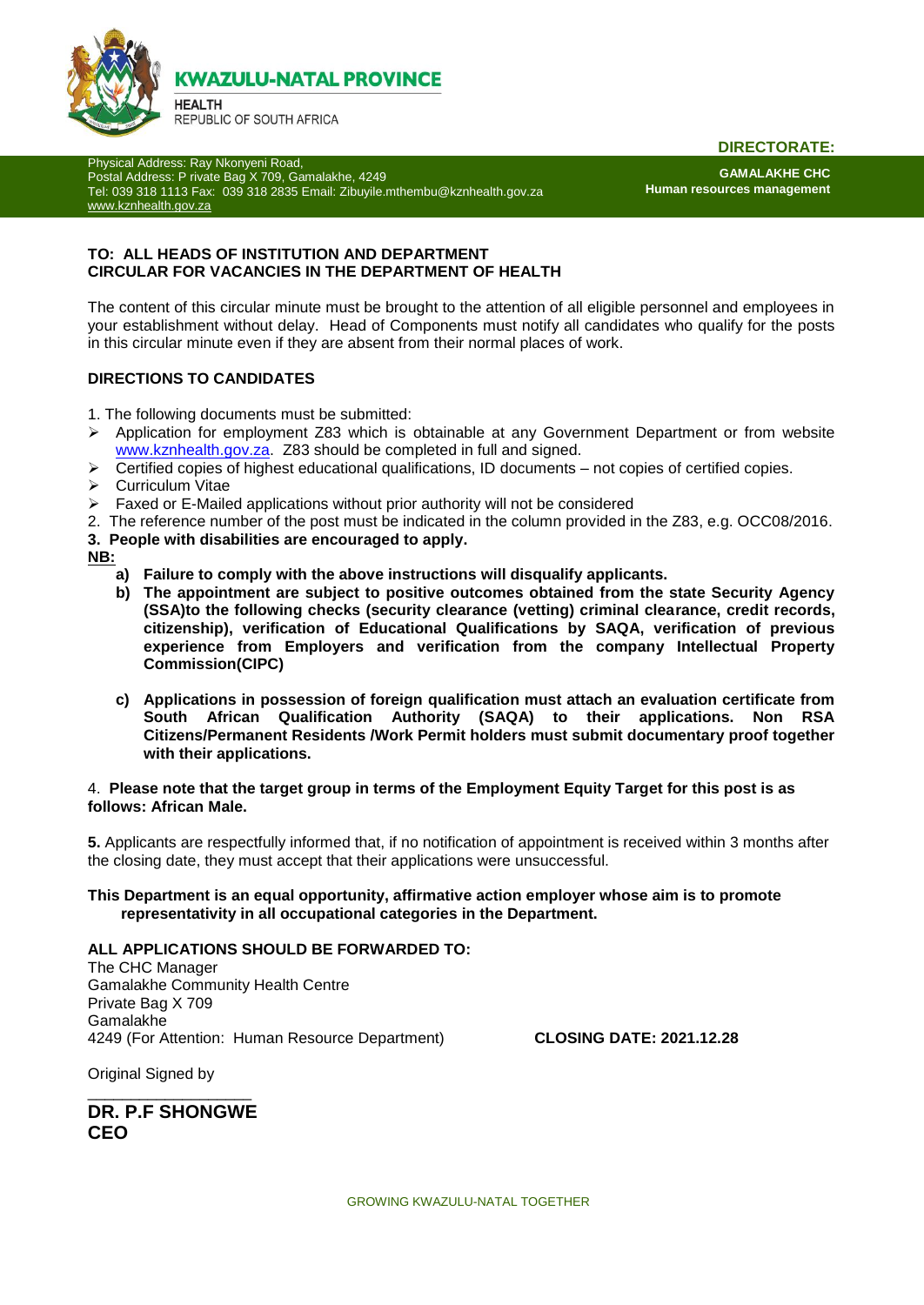### **POST : OPERATIONAL MANAGER NURSING (PHC) REFERENCE : GAM CHC 19/2021 INSTITUTION : GAMALAKHE CHC- MARGATE CLINIC SALARY : R 571 242.00 – R642 933.00**

# **Other Benefit(s) :**

 $13<sup>th</sup>$  Cheque Medical Aid (Optional) GEHS (employee must meet prescribed requirements) 12% rural allowance

# **REQUIREMENTS OF THE POST:**

- Senior Certificate / Matric
- Degree/ Diploma in General Nursing and Midwifery that allows registration with SANC as a Professional Nurse.
- A post basic qualification with a duration of at least one (01) year accredited with SANC in Clinical Nurse Science, Assessment, Diagnosis, Treatment and Care.
- Proof of current registration with SANC (2021 receipt)

# **EXPERIENCE**

- A minimum of 09 years appropriate/ recognizable nursing experience after registration as Professional Nurse with SANC in General Nursing.
- At least 5 years of the period referred to above must be appropriate/ recognizable experience after obtaining the 1 year post basic qualification in the relevant specialty.
- **Proof of previous and current work experience endorsed and stamped by Human Resource Department (certificate of service).**
- **Applicants must submit confirmation letter of relevant experience from their supervisors in an official letterhead of the employer when they apply.**

### **SKILLS:**

- Knowledge of SANC Rules and Regulations
- Knowledge of Legislative Framework and Departmental prescripts
- Leadership, organizational, Decision making, problem solving and interpersonal skills
- **•** Basic financial management skills
- Knowledge of Human Resource Management
- Personal Attitude, Responsive, Professionalism, Supportive, Assertive and Team player.
- Communication skills and decision making skills.
- Leadership and supervisory skills

# **DUTIES:**

- Demonstrate an in depth understanding of nursing legislation and related legal and ethical nursing practices and how it impacts on service delivery.
- Ensure clinical nursing practice by nursing team in accordance with the scope of practice and nursing standards as determined by the relevant health facility.
- .Promote quality of nursing care as directed by the professional scope of practice and standards as determined by the relevant health facility.
- Demonstrate a basic understanding of Human Resource and Financial policies and practices.
- Demonstrate effective communication with patients, supervisors, other health professionals and junior colleagues, including more complex report writing when required.
- Work as part of the multidisciplinary team to ensure good nursing care at unit level by nursing team.
- Able to manage own work, time and that of junior colleagues to ensure proper nursing service in the facility.
- Display concern for patients, advocating and facilitating proper treatment and care and ensuring that the facility adheres to the principle of Batho Pele.
- Able to develop contacts, build and maintain a network of professional relations in order to enhance service delivery.
- Demonstrate basic computer literacy as a support tool to enhance service delivery.
- Participate in the analysis and formulation of nursing policies and procedures.
- Provide direct and indirect supervision of all staff within the unit and give guidance.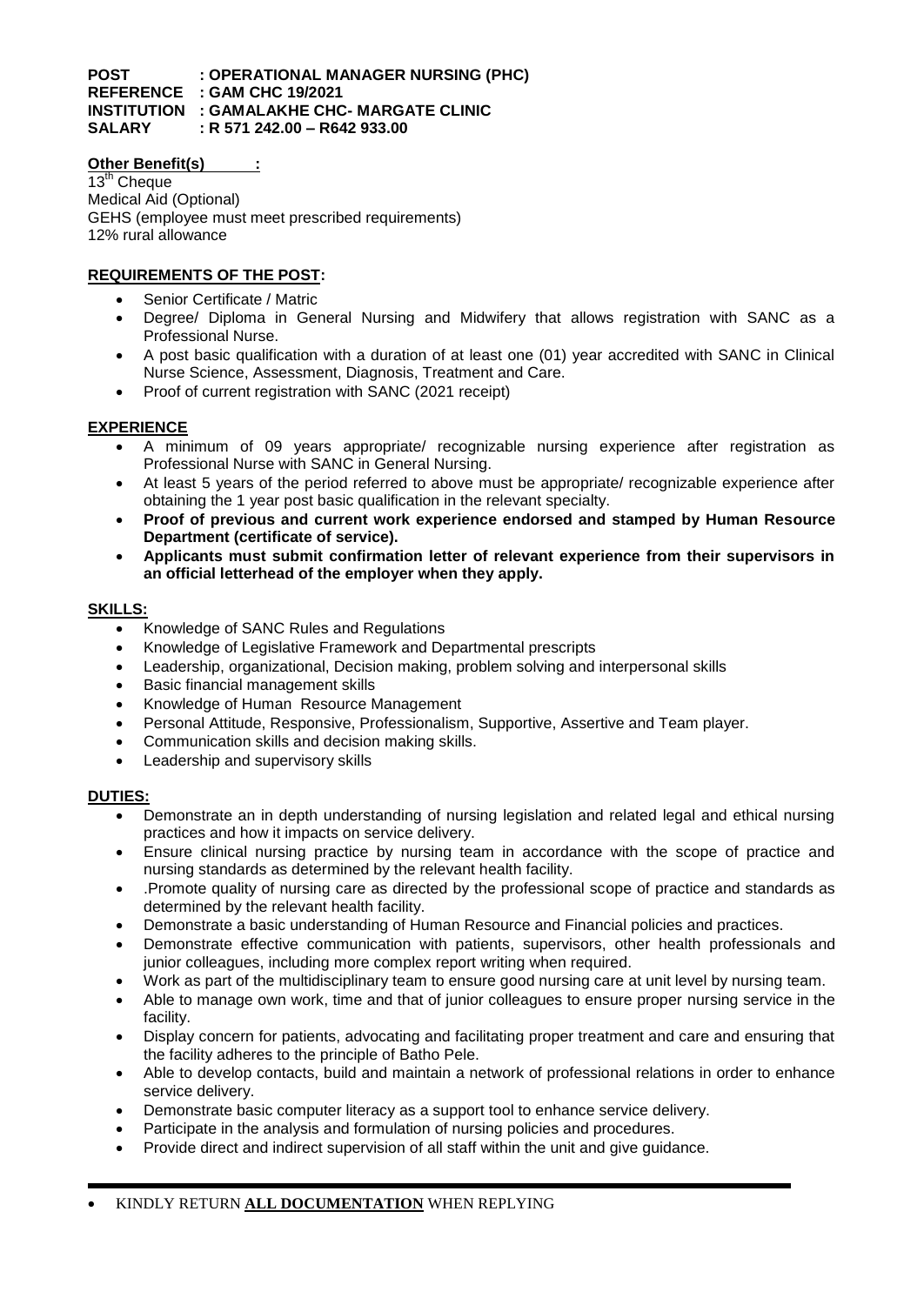- Demonstrate an understanding of Human Resource and Financial Management Policies and procedures.
- Monitor and evaluate the care and management of all patients through clinical audits and drawing quality improvement plans for the facility and ability to supervise Medical and Surgical emergencies and refer appropriately.
- Monitor implementation and performance on indicators on daily, weekly and monthly basis; provide feedback to management, analyse data and draw up quality improvement plan and implementation plan.
- Ensure quality data collection, validation and verification is done as per guidelines.
- Exercising control of discipline and any other labour related issues in terms of laid down procedures.
- Improve on complaints management and work towards reducing them.
- Ensure functionality of the Clinic committee programme so that community involvement and participation is achieved.

**ENQUIRIES: Mrs. N.O Ndwendwe TEL: 039 318 1113 CLOSING DATE: 2021.12.28**

**POST : OPERATIONAL MANAGER NURSING (PHC) REFERENCE : GAM CHC 20/2021 INSTITUTION : GAMALAKHE CHC- NTABENI CLINIC SALARY : R 571 242.00 – R642 933.00**

# **Other Benefit(s) :**

 $13<sup>th</sup>$  Cheque Medical Aid (Optional) GEHS (employee must meet prescribed requirements) 12% rural allowance

# **REQUIREMENTS OF THE POST:**

- Senior Certificate / Matric
- Degree/ Diploma in General Nursing and Midwifery that allows registration with SANC as a Professional Nurse.
- A post basic qualification with a duration of at least one (01) year accredited with SANC in Clinical Nurse Science, Assessment, Diagnosis, Treatment and Care.
- Proof of current registration with SANC (2021 receipt)

# **EXPERIENCE**

- A minimum of 09 years appropriate/ recognizable nursing experience after registration as Professional Nurse with SANC in General Nursing.
- At least 5 years of the period referred to above must be appropriate/ recognizable experience after obtaining the 1 year post basic qualification in the relevant specialty.
- **Proof of previous and current work experience endorsed and stamped by Human Resource Department (certificate of service).**
- **Applicants must submit confirmation letter of relevant experience from their supervisors in an official letterhead of the employer when they apply.**

# **SKILLS:**

- Knowledge of SANC Rules and Regulations
- Knowledge of Legislative Framework and Departmental prescripts
- Leadership, organizational, Decision making, problem solving and interpersonal skills
- Basic financial management skills
- Knowledge of Human Resource Management
- Personal Attitude, Responsive, Professionalism, Supportive, Assertive and Team player.
- Communication skills and decision making skills.
- Leadership and supervisory skills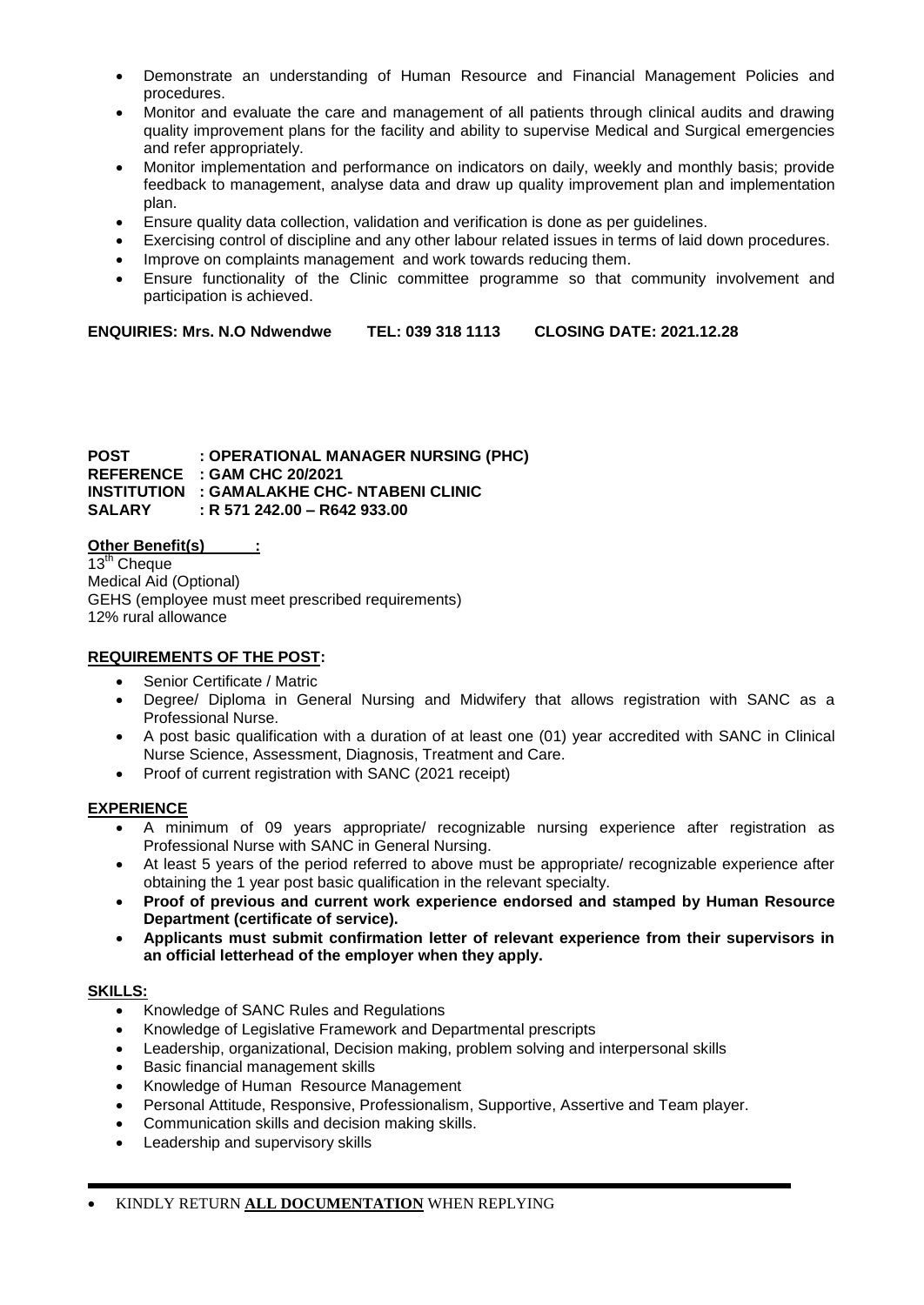# **DUTIES:**

- Demonstrate an in depth understanding of nursing legislation and related legal and ethical nursing practices and how it impacts on service delivery.
- Ensure clinical nursing practice by nursing team in accordance with the scope of practice and nursing standards as determined by the relevant health facility.
- .Promote quality of nursing care as directed by the professional scope of practice and standards as determined by the relevant health facility.
- Demonstrate a basic understanding of Human Resource and Financial policies and practices.
- Demonstrate effective communication with patients, supervisors, other health professionals and junior colleagues, including more complex report writing when required.
- Work as part of the multidisciplinary team to ensure good nursing care at unit level by nursing team.
- Able to manage own work, time and that of junior colleagues to ensure proper nursing service in the facility.
- Display concern for patients, advocating and facilitating proper treatment and care and ensuring that the facility adheres to the principle of Batho Pele.
- Able to develop contacts, build and maintain a network of professional relations in order to enhance service delivery.
- Demonstrate basic computer literacy as a support tool to enhance service delivery.
- Participate in the analysis and formulation of nursing policies and procedures.
- Provide direct and indirect supervision of all staff within the unit and give guidance.
- Demonstrate an understanding of Human Resource and Financial Management Policies and procedures.
- Monitor and evaluate the care and management of all patients through clinical audits and drawing quality improvement plans for the facility and ability to supervise Medical and Surgical emergencies and refer appropriately.
- Monitor implementation and performance on indicators on daily, weekly and monthly basis; provide feedback to management, analyse data and draw up quality improvement plan and implementation plan.
- Ensure quality data collection, validation and verification is done as per guidelines.
- Exercising control of discipline and any other labour related issues in terms of laid down procedures.
- Improve on complaints management and work towards reducing them.
- Ensure functionality of the Clinic committee programme so that community involvement and participation is achieved.

**ENQUIRIES: Mrs. N.O Ndwendwe TEL: 039 318 1113 CLOSING DATE: 2021.12.28**

| <b>POST</b> | : CLINICAL NURSE PRACTITIONER GR 1, 2 |
|-------------|---------------------------------------|
|             | INSTITUTION : GAMALAKHE CHC           |
|             | REFERENCE : GAM CHC 21/2021           |
| SALARY      | : GRADE I R 388 974.00 per annum      |
|             | GRADE II R 478 404.00 per annum       |

# **OTHER BENEFITS**

13<sup>th</sup> Cheque Medical Aid (Optional) Housing allowance (employee must meet prescribed requirements) 12 % rural allowance Uniform allowance

# **MINIMUM REQUIREMENTS:**

- STD 10 Certificate
- Degree / Diploma in General nursing and Midwifery **plus** 1 year post basic qualification in Primary Health Care.
- Current Registration with SANC (2021 Receipt)
- Previous and current proof of experience endorsed by Human Resource must be attached (with complete dates, months and year)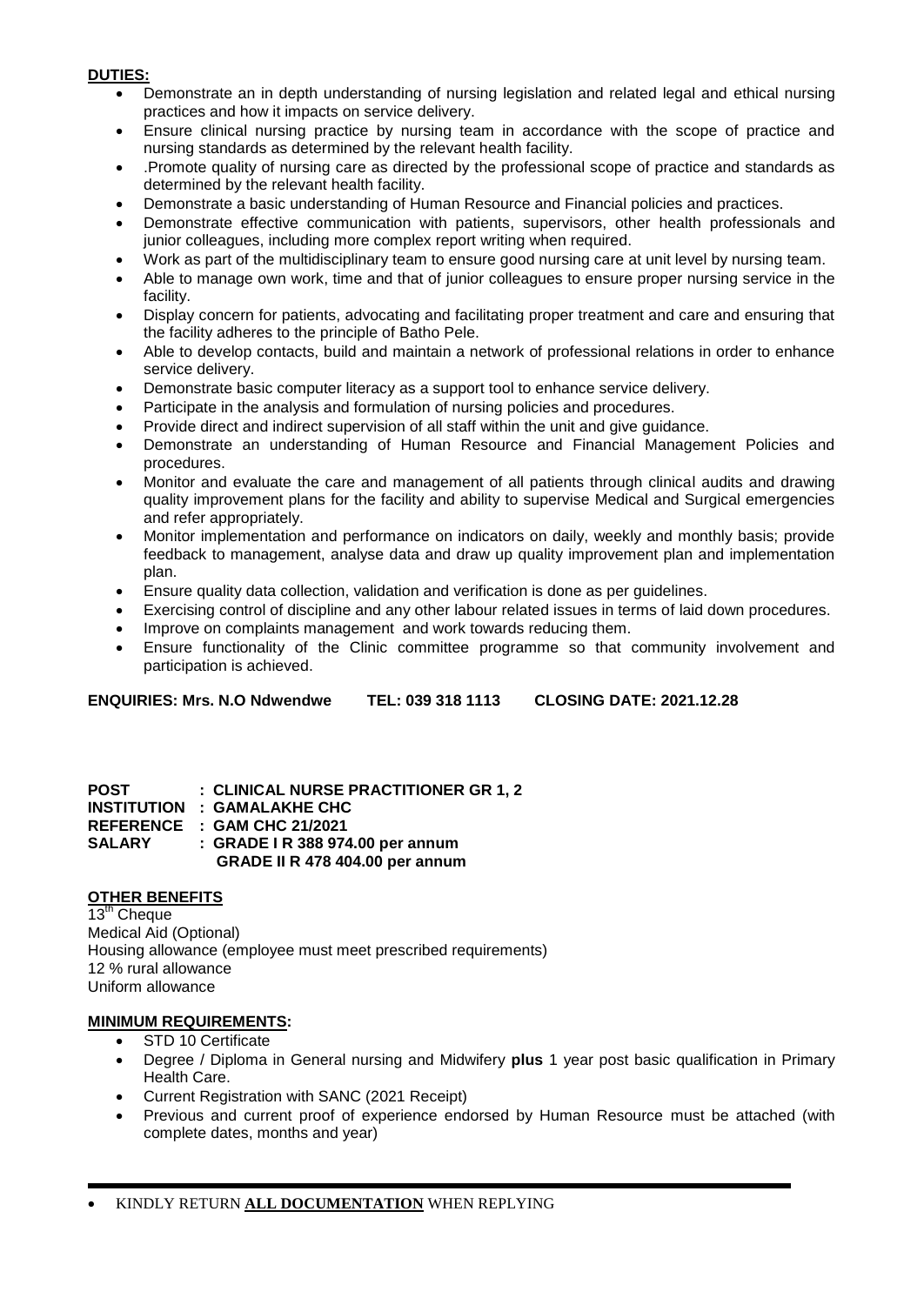# **EXPERIENCE:-**

# **GRADE 1**

 *A* minimum of 4 years appropriate / recognizable experience in nursing, after registration as a Professional Nurse with SANC in General Nursing.

# **GRADE 2**

 A minimum of 14 years appropriate / recognizable experience in nursing after registration as a Professional Nurse with SANC in General Nursing of which 10 years must be experience after obtaining the one year post basic qualification in Primary Health Care.

# **KNOWLEDGE, SKILLS AND COMPETENCIES**

- Knowledge of nursing care processes and procedures, nursing statutes and other relevant legal framework such as Nursing Act, Mental Health Act, OH&S Act, Batho Pele and Patients' Rights Charter, Labour Relations Act, Grievance procedures, etc.
- Leadership, organizational, decision making and problem solving abilities.
- Interpersonal skills including public relations, negotiating, conflict handling and counselling.
- Financial and budgetary knowledge.
- Good in-sight of procedures and policies pertaining to nursing care.
- Computer skills in basic programs

# **KEY RESPONSIBILITIES**

- Provide quality comprehensive community health care by promoting preventative, curative and rehabilitative services.
- Provide administrative services such as providing accurate statistics for evaluation and future planning, identifying needs. for financial planning and indirect control of expenditure as an integral part of planning and organization.
- Conduct outreach services with the aim of improving health outcomes.
- Motivate staff regarding development in order to increase level of expertise in assisting clients and families to develop a sense of self care.
- Formulate strategies of retaining client and bringing them back to care.
- Demonstrate effective communication with clients, supervisors and other stakeholders.
- Ensure proper utilization and management of all resources.
- Demonstrate understanding in managing of facility planned projects.
- Ensure Integration of health services.
- Assist the Operational Manager with overall management and necessary support for effective functioning of HTA team.
- Implement health programmes within the PHC package in accordance with set standards.
- Monitor performance and health outcomes against the set targets.
- Strengthen and ensure implementation of Ideal clinic strategies
- Encourage research by assisting in departmental projects and always ensuring the community needs, are taken into account.
- Assist the unit manager with overall management and necessary support for effective functioning in the facility.
- Participate in clinical records audits.
- Advocate for Nursing Ethics and Professionalism.

**ENQUIRIES: Ms. G.B. Tshiseka TEL 039-318 1113 CLOSING DATE: 2021.12.28**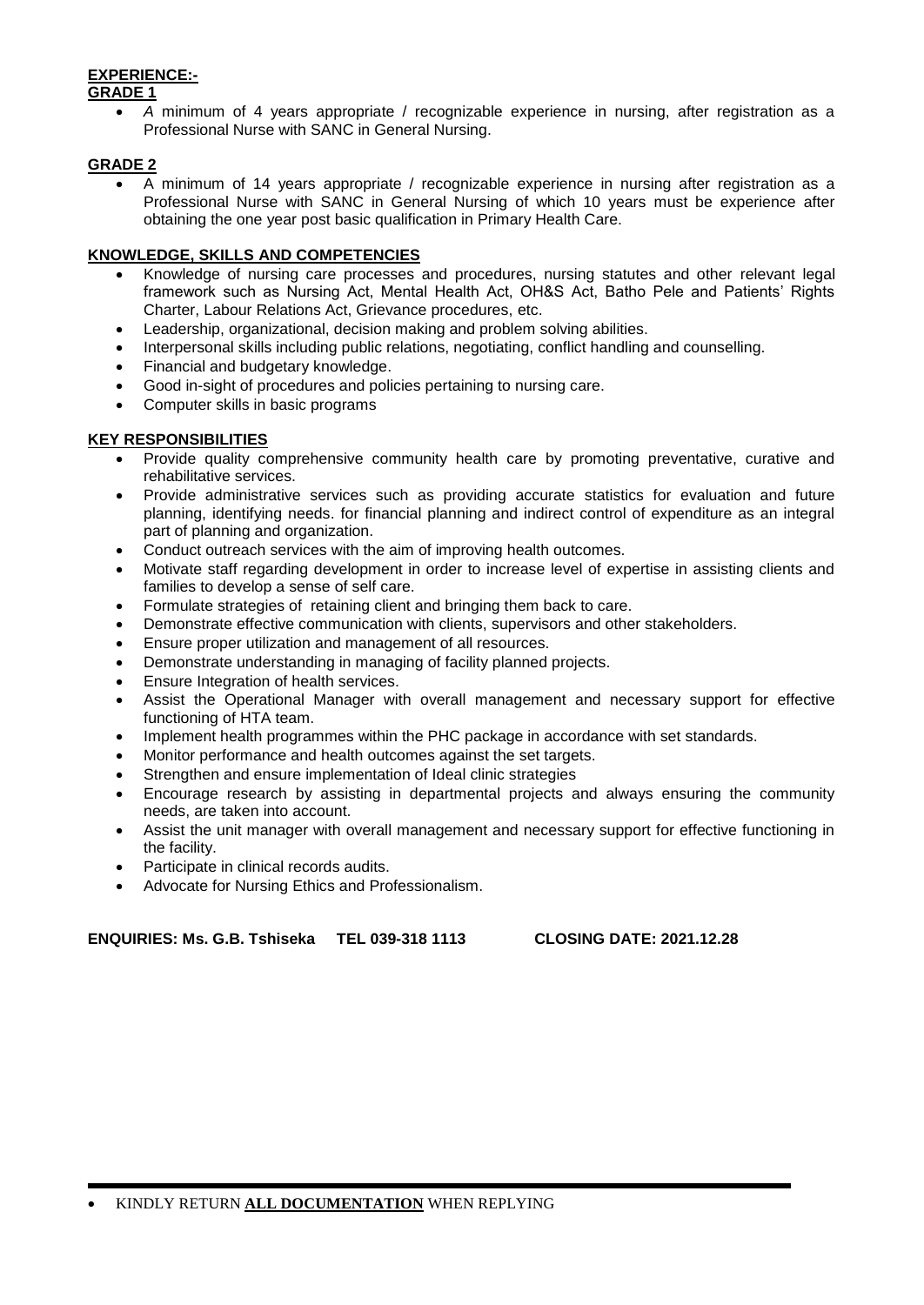| <b>POST</b>   | : PROFESSIONAL NURSE (GENERAL) GR 1, 2, 3 (2 POSTS) |  |
|---------------|-----------------------------------------------------|--|
|               | INSTITUTION : GAMALAKHE CHC-NTABENI CLINIC          |  |
|               | REFERENCE : GAM CHC22/2021                          |  |
| <b>SALARY</b> | : GRADE $\overline{1}$ R 260 760.00 per annum       |  |
|               | <b>GRADE II R 320 703.00 per annum</b>              |  |
|               | <b>GRADE II R 388 974.00 per annum</b>              |  |

# **OTHER BENEFITS**

 $13<sup>th</sup>$  Cheque Medical Aid (Optional) Housing allowance (employee must meet prescribed requirements) 12 % rural allowance Uniform allowance

## **MINIMUM REQUIREMENTS:**

- STD 10 Certificate
- Degree/Diploma in General Nursing and Midwifery that allows registration with SANC as a Professional Nurse.
- Current Registration with SANC (2021 Receipt)

### **EXPERIENCE:-**

#### **GRADE 1**

No experience required.

# **GRADE 2**

 A minimum of *10 years* appropriate recognisable experience in Nursing after registration as a Professional Nurse with the South African Nursing Council.

### **GRADE 3**

 A minimum of 15 years appropriate recognizable experience in Nursing after registration as a Professional Nurse with the South African Nursing Council

# **KNOWLEDGE, SKILLS AND COMPETENCIES**

- Knowledge of SANC Rules and Regulations
- Knowledge of Legislative Framework and Departmental prescripts
- Good interpersonal skills
- Team building and supervisory.
- Communication skills and decision making skills.
- Knowledge of COVID19 protocols

#### **KEY RESPONSIBILITIES**

- Provision of optimal holistic specialized nursing care self-standards within professional framework.
- Assist in planning, organizing and monitoring of objectives of specialized unit within the facility.
- Manage all resources within the facility, effectively and efficiently to ensure optimum service delivery.
- Demonstrate a basic understanding of Human Resource and Financial policies and practices.
- Able to plan and organize own work and that of support personnel to ensure proper nursing care.
- Display a concern to patients, promoting and advocating proper treatment and care including awareness and willingness to respond to patient's needs and expectations.(Batho-Pele)
- Demonstrate effective communication with patients, supervisors and other clinicians including report writing when required.
- Able to develop contacts, build and maintain a network of professional relations in order to enhance service delivery.
- Participate in teaching of staff and mothers/relatives and mentorship of junior staff and trainees.
- Implement plan of action in Emergency situations according to protocols and guidelines.
- Ensure that MCWH and MBFHI programs are properly implemented.
- Conduct audits and implement quality improvement plans.
- Promote and ensure good work ethics within the facility

# **ENQUIRIES: Mrs. N.O Ndwendwe TEL: 039 318 1113 CLOSING DATE: 2021.12.28**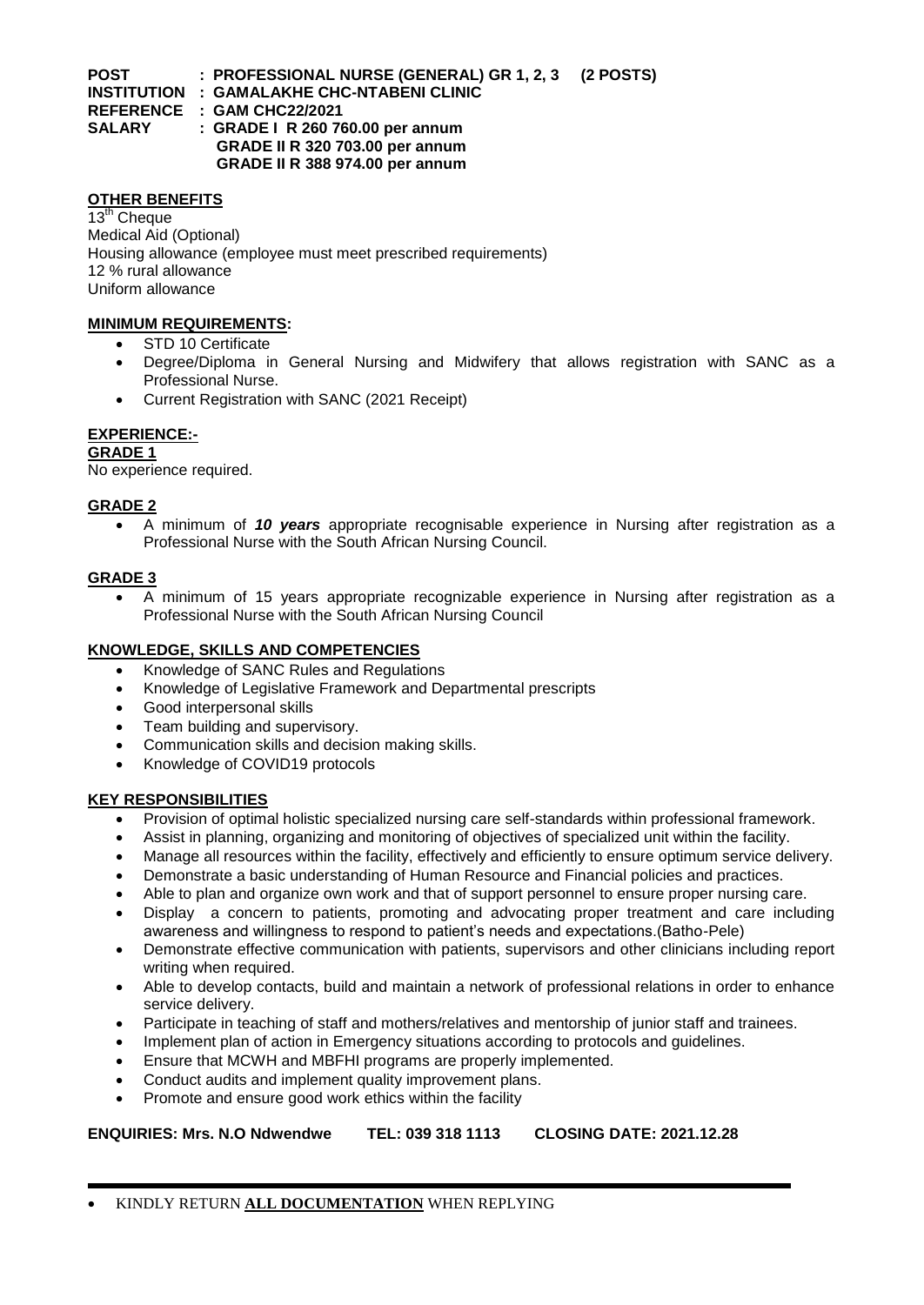**POST : PROFESSIONAL NURSE (GENERAL) GR 1, 2, 3 (2 POSTS) INSTITUTION : GAMALAKHE CHC-GCILIMA CLINIC REFERENCE : GAM CHC 23/2021**

**SALARY : GRADE I R 260 760.00 per annum GRADE II R 320 703.00 per annum GRADE II R 388 974.00 per annum**

# **OTHER BENEFITS**

13<sup>th</sup> Cheque Medical Aid (Optional) Housing allowance (employee must meet prescribed requirements) 12 % rural allowance Uniform allowance

#### **MINIMUM REQUIREMENTS:**

- STD 10 Certificate
- Degree/Diploma in General Nursing and Midwifery that allows registration with SANC as a Professional Nurse.
- Current Registration with SANC (2021 Receipt)

### **EXPERIENCE:-**

**GRADE 1**

No experience required.

### **GRADE 2**

 A minimum of *10 years* appropriate recognisable experience in Nursing after registration as a Professional Nurse with the South African Nursing Council.

#### **GRADE 3**

 A minimum of 15 years appropriate recognizable experience in Nursing after registration as a Professional Nurse with the South African Nursing Council

### **KNOWLEDGE, SKILLS AND COMPETENCIES**

- Knowledge of SANC Rules and Regulations
- Knowledge of Legislative Framework and Departmental prescripts
- Good interpersonal skills
- Team building and supervisory.
- Communication skills and decision making skills.
- Knowledge of COVID19 protocols

#### **KEY RESPONSIBILITIES**

- Provision of optimal holistic specialized nursing care self-standards within professional framework.
- Assist in planning, organizing and monitoring of objectives of specialized unit within the facility.
- Manage all resources within the facility, effectively and efficiently to ensure optimum service delivery.
- Demonstrate a basic understanding of Human Resource and Financial policies and practices.
- Able to plan and organize own work and that of support personnel to ensure proper nursing care.
- Display a concern to patients, promoting and advocating proper treatment and care including awareness and willingness to respond to patient's needs and expectations.(Batho-Pele)
- Demonstrate effective communication with patients, supervisors and other clinicians including report writing when required.
- Able to develop contacts, build and maintain a network of professional relations in order to enhance service delivery.
- Participate in teaching of staff and mothers/relatives and mentorship of junior staff and trainees.
- Implement plan of action in Emergency situations according to protocols and guidelines.
- Ensure that MCWH and MBFHI programs are properly implemented.
- Conduct audits and implement quality improvement plans.
- Promote and ensure good work ethics within the facility

#### **ENQUIRIES: Mrs. N.O Ndwendwe TEL: 039 318 1113 CLOSING DATE: 2021.12.28**

KINDLY RETURN **ALL DOCUMENTATION** WHEN REPLYING